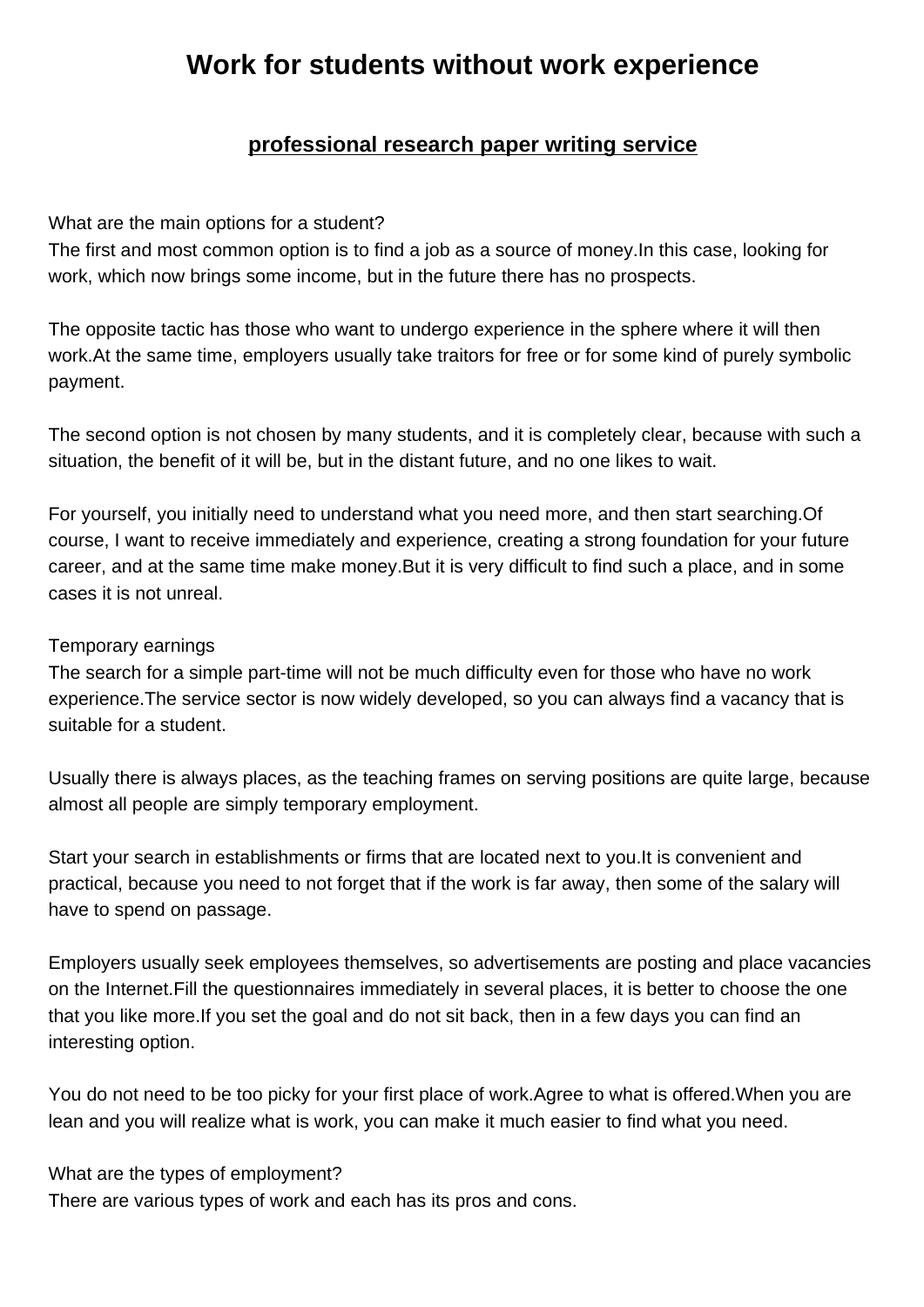In order to understand what is suitable for you with your schedule of study, you need to learn in detail about each version:

Full employment is available only to absentee departments.An ordinary student who should attend couples and classes, such a week's day, is hardly suitable.

Do not even consider such vacancies if you study at the hospital.Otherwise, such work will bring great damage to school.

However, the snag is that vacancies with such conditions are much less on the labor exchange, as firms need more permanent full-fledged employees.

Of course, you do not need to immediately discard this option, but it is important to understand that the search will have to be longer and the salary will be lower, because the duties are much smaller with such a situation.

Remote work or freelance is the most optimal way to earn a student.Now this direction is actively developing and its beauty is that it is possible to work on the customer or firm that are in another city.

Many dreams to work, lying on the sofa, but here everything is not so simple, since without experience in this area, it is impossible to count on decent earnings.

Another significant minus is that with such a part-time you will not get the experience of social cooperation in the working team, and this is very important.

What vacancies can consider a student when choosing your first job Starting job search, many students do not know which vacancies to watch.

We offer you a list of the most popular seats for students:

Seller or consultant.This work can be quite well paid by the standings.

You may have to get an interview for this post, because the employer wants its goods to implement societies with competent speech.Now there is a variant of this profession on the Internet when you communicate with customers by phone or in correspondence.

Loader, Storekeeper, Packager.These professions require significant physical costs, so they are suitable for men with strong health.This option is not the most attractive, but it is always possible to do such a part-time job.

Driver or taxi driver.Of course, for this you need to have rights, and even better - personal transport.You can make money on this quite well and quickly.